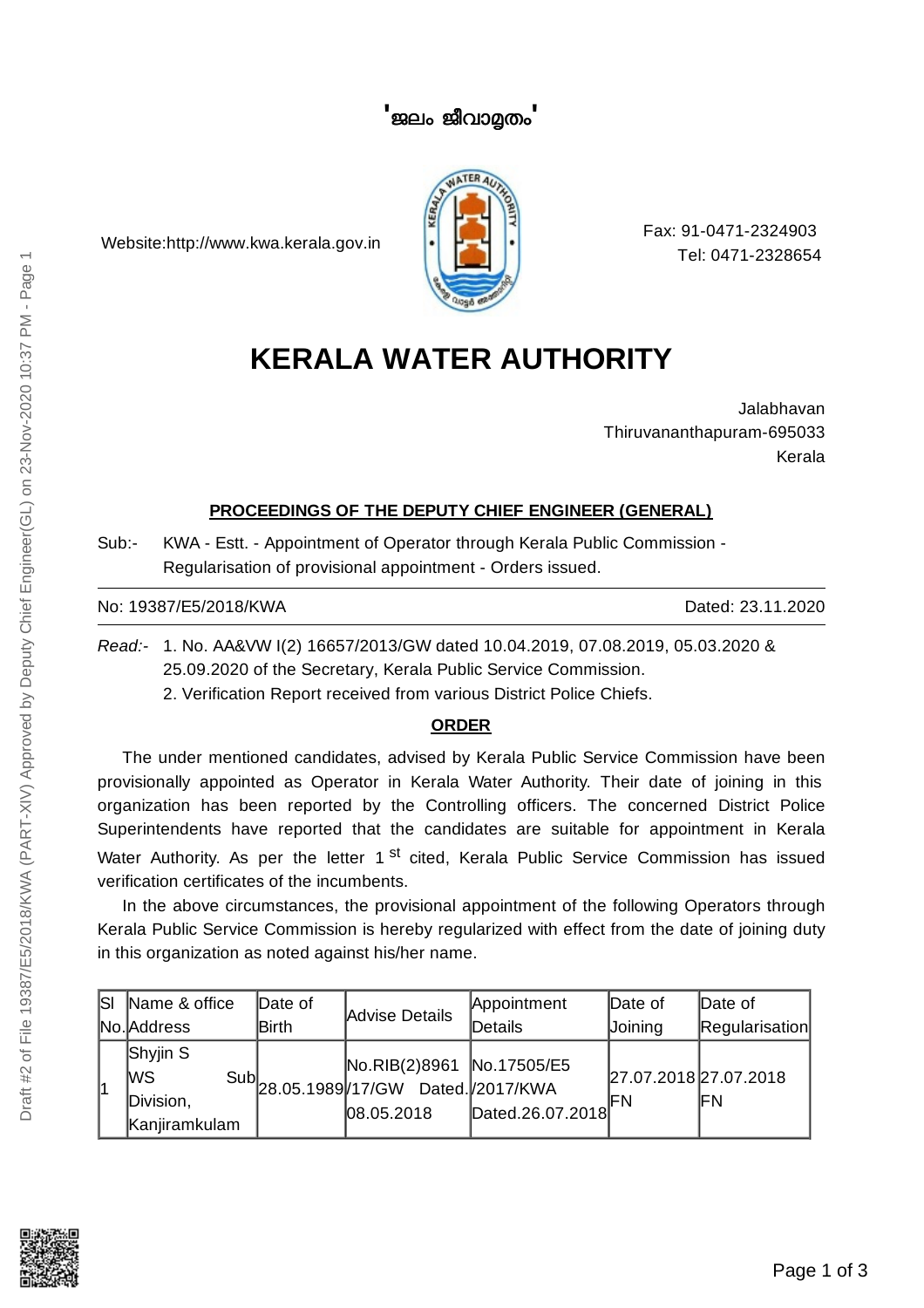| 2  | Ajayakumar K N                                                                                              |  | No.RIB(2)8961                                                                  | No.17505/E5      | lΕN | 31.12.2018 31.12.2018<br>lΕN  |
|----|-------------------------------------------------------------------------------------------------------------|--|--------------------------------------------------------------------------------|------------------|-----|-------------------------------|
|    | PH Sub Division, 26.08.1976 / 17/ GW Dated.                                                                 |  |                                                                                | /2017/KWA        |     |                               |
|    | Kottayam                                                                                                    |  | 08.11.2018                                                                     | Dated.28.12.2018 |     |                               |
| 3  | Anand P T<br>WS<br>Division,<br>Mattannur                                                                   |  | No.RIB(2)8961 No.17505/E5<br>Sub 03.07.1979 17/GW Dated 2017/KWA<br>10.10.2017 | Dated.11.01.2018 | FN  | 16.01.2018 16.01.2018<br>lΕN  |
| 14 | Rameesh N<br>Distribution Sub 16.01.1983 17/GW Dated 2017/KWA<br>Division No.<br>$\mathbf{II}$<br>Kozhikode |  | No.RIB(2)8961 No.17505/E5<br>08.05.2018                                        | Dated.26.07.2018 | ∣FN | 28.07.2018 28.07.2018<br>lΕN  |
| 5  | Sreejith M S                                                                                                |  | No.RIB(2)8961 No.17505/E5                                                      |                  | lΕN | 10.01.2018  10.01.2018<br>lΕN |
|    | PH Sub Division, 01.06.1990 / 17/ GW Dated. / 2017/ KWA                                                     |  |                                                                                |                  |     |                               |
|    | Sulthan Bathery                                                                                             |  |                                                                                |                  |     |                               |
| 16 | Jibin C A                                                                                                   |  | No.RIB(2)8961 No.17505/E5                                                      |                  | IFΝ | 08.01.2018 08.01.2018<br>IΕN  |
|    | PH Sub Division, 24.05.1989/17/GW Dated. / 2017/KWA                                                         |  |                                                                                |                  |     |                               |
|    | Sulthan Bathery                                                                                             |  | 10.10.2017                                                                     | Dated.06.01.2018 |     |                               |
| 17 | lKannan C                                                                                                   |  | No.RIB(2)8961 No.17505/E5                                                      |                  | IFΝ | 28.07.2018 28.07.2018<br>IΕN  |
|    | MS                                                                                                          |  | Sub 25.03.1980 / 17/ GW Dated . 2017/ KWA                                      |                  |     |                               |
|    | Division, Kollam                                                                                            |  | 08.05.2018                                                                     | Dated.07.07.2018 |     |                               |
| 18 | Abdussalam<br>C                                                                                             |  | No.RIB(2)8961 No.17505/E5                                                      |                  | lΕN | 13.08.2018 13.08.2018<br>lΕN  |
|    | PH Sub Division, 05.05.1980/17/GW Dated. 2017/KWA                                                           |  |                                                                                |                  |     |                               |
|    | Wadakkanchery                                                                                               |  | 28.06.2018                                                                     | Dated.10.08.2018 |     |                               |
|    |                                                                                                             |  |                                                                                |                  |     |                               |

Necessary entries to this effect shall be recorded in the Service Book of the incumbent by the Controlling officer.

### *Sd/-* Saji v Deputy Chief Engineer(GL)

## To

The Incumbent (Through Controlling Officers)

Copy To

1. The Chief Engineer, Southern/Central/Northern Region, Thiuvananthapuram/Kochi/Kozhikode

2. The Executive Engineer, PH Division ...................................

3. By Registered Post the Assistant Executive Engineer, WS Sub Division, Kanjiramkulam with Service Book in respect of Sl No 1 (Please acknowledge receipt of the documents).

4. By Registered Post the Assistant Executive Engineer, PH Sub Division, Kottayam with Service Book in respect of Sl No 2 (Please acknowledge receipt of the